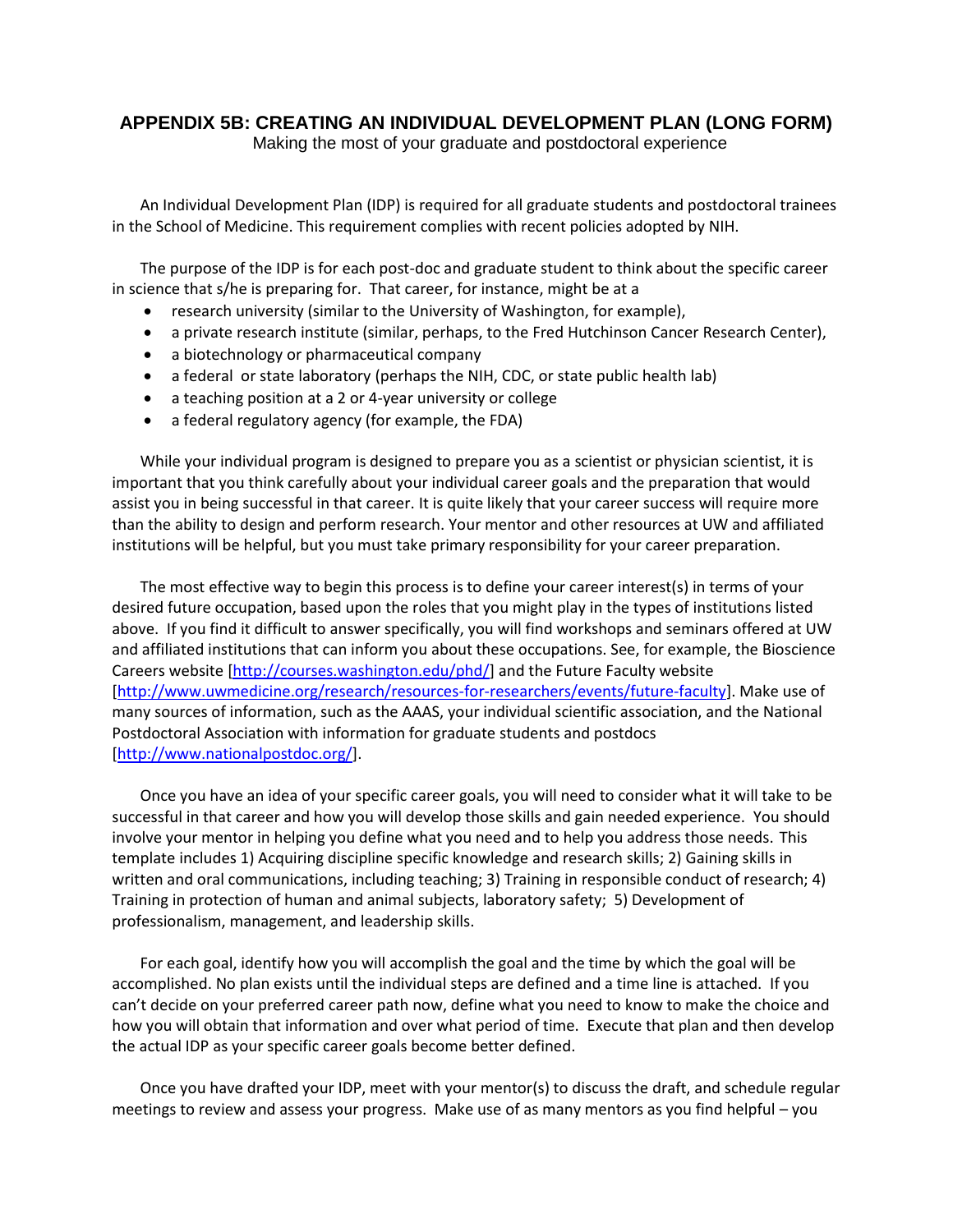will find that most people are very willing to help to guide you in understanding your goals and defining what you need to receive from the mentoring relationship.

Your IDP should be considered a living document that will evolve over time as you move through your career training, and perhaps after quarterly or semi-annual meetings with your mentor(s). You may use this template directly or modify it to address your own career development and training needs.

# **UW School of Medicine Individual Development Plan Template**

# **1. General Information**

**Mentee**:

**Primary Mentor**:

**Training or Degree Program:** 

**Research focus area(s):**

**Date of Completion of IDP:**

**Planned schedule for meetings with mentor to evaluate progress:**

(e.g. monthly, quarterly, annually)

## **\_\_ 2. Career Goals**

**\_\_**

Identify your existing strengths and the gaps in your knowledge or experience, then think of ways to fill those gaps during your training period.

**\_\_\_\_\_\_\_\_\_\_\_\_\_\_\_\_\_\_\_\_\_\_\_\_\_\_\_\_\_\_\_\_\_\_\_\_\_\_\_\_\_\_\_\_\_\_\_\_\_\_\_\_\_\_\_\_\_\_\_\_**

**I. Overall career goal:**

**II. What do you want to be doing in 10 years?** (long-term objectives)

**III. What do you want to be doing in 5 years?** (medium-term objectives)

**IV. What do you want to accomplish in the next year?** (short-term goals; be specific)

**\_\_\_\_\_\_\_\_\_\_\_\_\_\_\_\_\_\_\_\_\_\_\_\_\_\_\_\_\_\_\_\_\_\_\_\_\_\_\_\_\_\_\_\_\_\_\_\_\_\_\_\_\_\_\_\_\_\_\_\_**

# **3. Acquiring of Discipline-Specific Knowledge and Research Skills**

**I. Briefly describe your primary research project (**1 paragraph)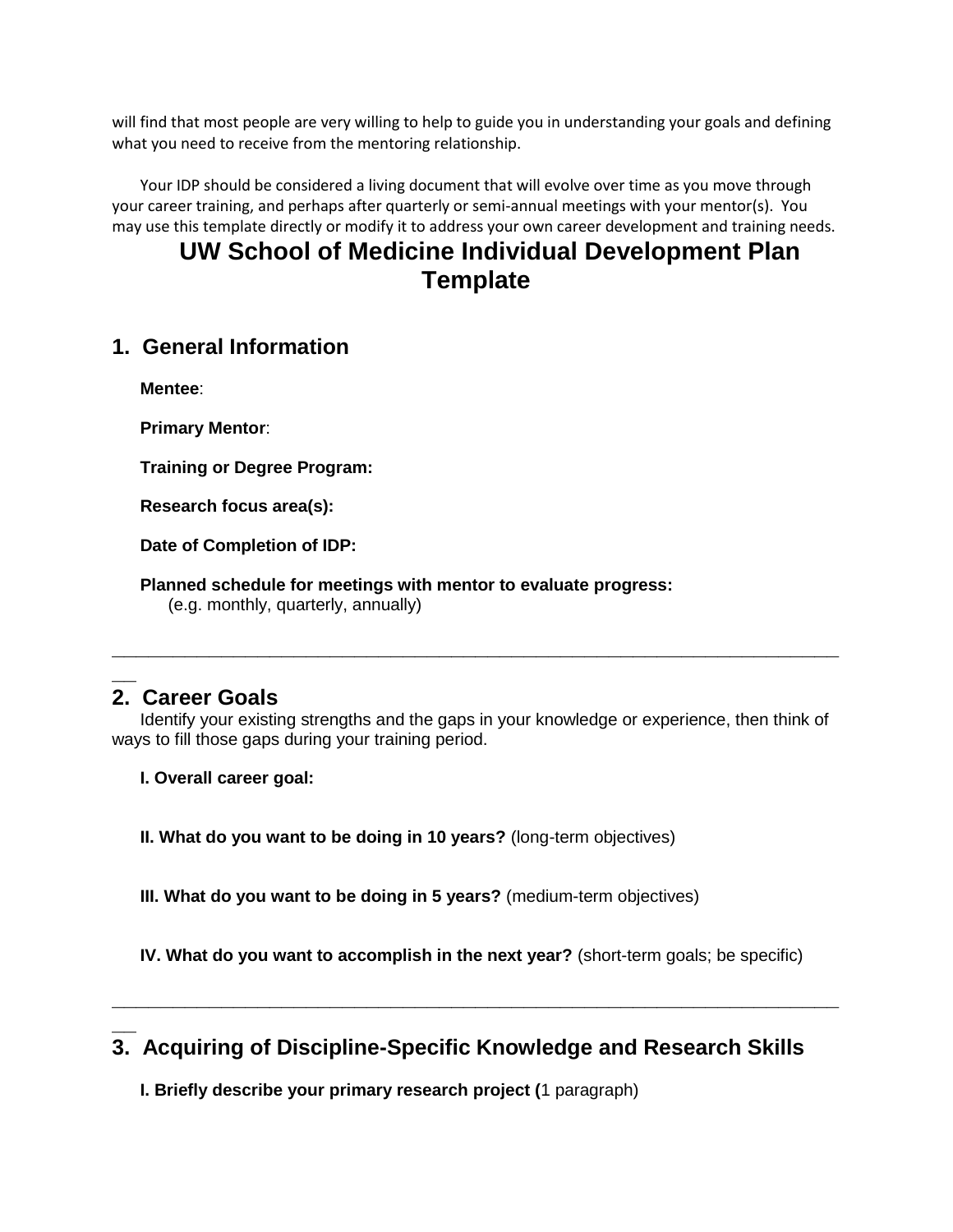**II. What specific knowledge do you need to gain to accomplish this project? For each one, describe how you will learn this material** (e.g. specific courses, tutorial with mentor, etc)

- 1.
- 2. 3.

**III. What specific research skills (methods, techniques) do you need to learn to accomplish this project? (For each one, describe how you will learn these skills** (e.g. graduate school or laboratory courses, from other students or postdocs in the research group, collaboration with another lab, etc)

1. 2.

3. **\_\_\_\_\_\_\_\_\_\_\_\_\_\_\_\_\_\_\_\_\_\_\_\_\_\_\_\_\_\_\_\_\_\_\_\_\_\_\_\_\_\_\_\_\_\_\_\_\_\_\_\_\_\_\_\_\_\_\_\_**

**\_\_**

# **4. Gaining skills in oral and written presentation of research findings (talks, posters, writing manuscripts and grant applications).**

**I. Anticipated oral or poster presentations** (list frequency and dates of presentations if possible)

- **1. Lab meetings/ research team meetings**
	- a.
		- b.
		- c.

**2. Work in Progress** (e.g. presentations to dissertation committees, division/department retreats)

> a. b. c.

**3. National or international** meetings (list and provide dates of specific meetings)

- a. b.
- c.

**II. Anticipated publications** (describe anticipated titles/topics of manuscripts and anticipated dates of submission; include both first author and collaborative publications) **1. Anticipated first-author manuscripts**

- a. b.
- c.

#### **2. Anticipated publications as a collaborator**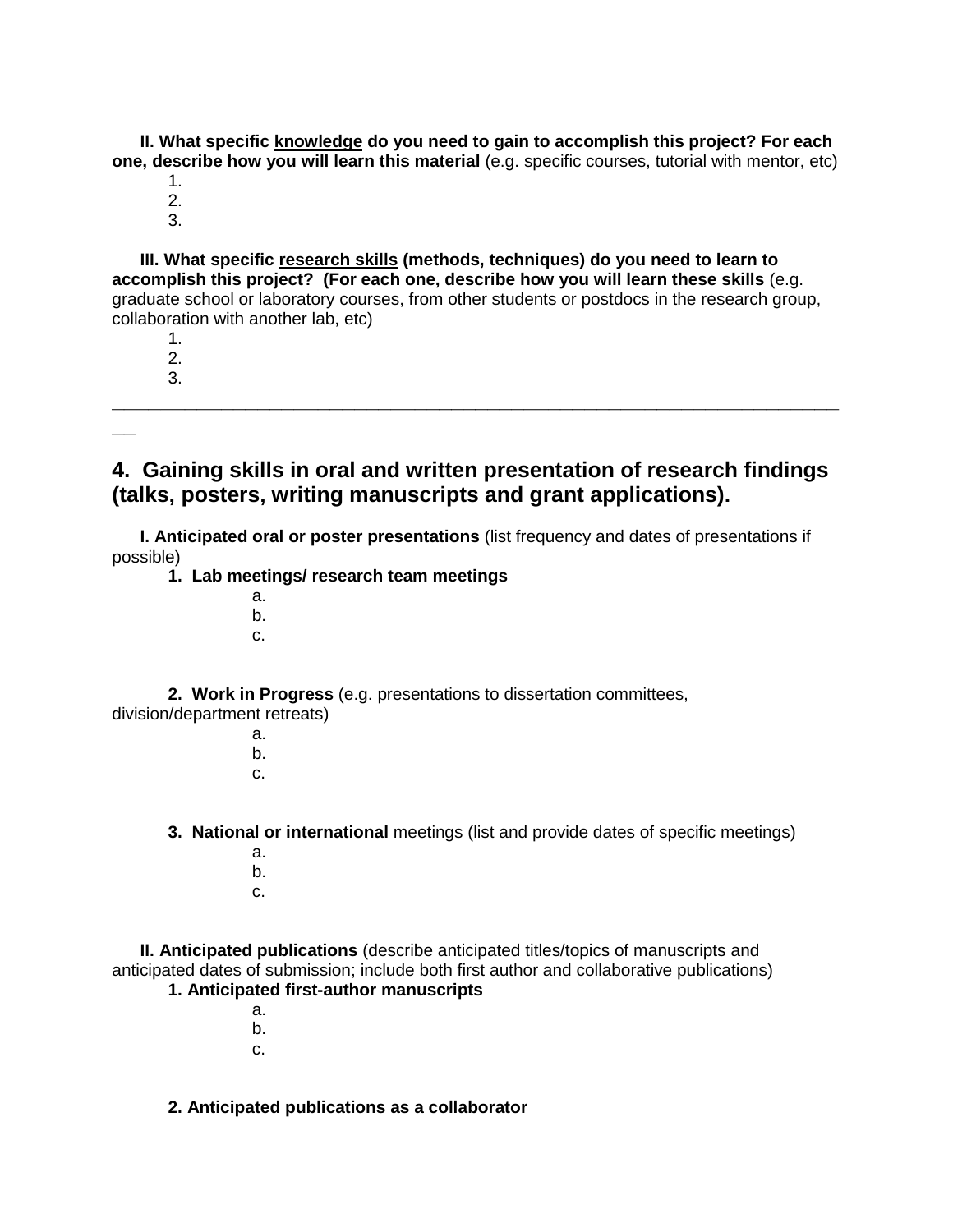- a. b.
- c.

**III. Timeline for submitting applications for funding for predoctoral, postdoctoral, or other training/career development awards** (list specific source of potential funding and type of award, with expected submission dates.

**1. NIH applications**

- a. b.
- c.

**2. Applications to foundations and other sources**

- a.
- b. c.

**IV. Gaining experience in teaching** (list specific teaching opportunities, formal or informal training in didactics)

> a. b.

**V. Timeline for planning to move to the next step** (e.g. postdoc position or other position for current graduate students; faculty or other position for current postdocs)

### **1. Key contacts to make**

- a.
- b. c.

**2. Potential sources for letters of reference** (cultivate these relationships early).

- a.
- b.
- c.

**3. Other actions to facilitate the move to your next position** (e.g. job opportunities, introductory

**\_\_\_\_\_\_\_\_\_\_\_\_\_\_\_\_\_\_\_\_\_\_\_\_\_\_\_\_\_\_\_\_\_\_\_\_\_\_\_\_\_\_\_\_\_\_\_\_\_\_\_\_\_\_\_\_\_\_\_\_**

- letters from mentor)
	- a.
	- b. c.
- **\_\_ 5. Training in responsible conduct of research**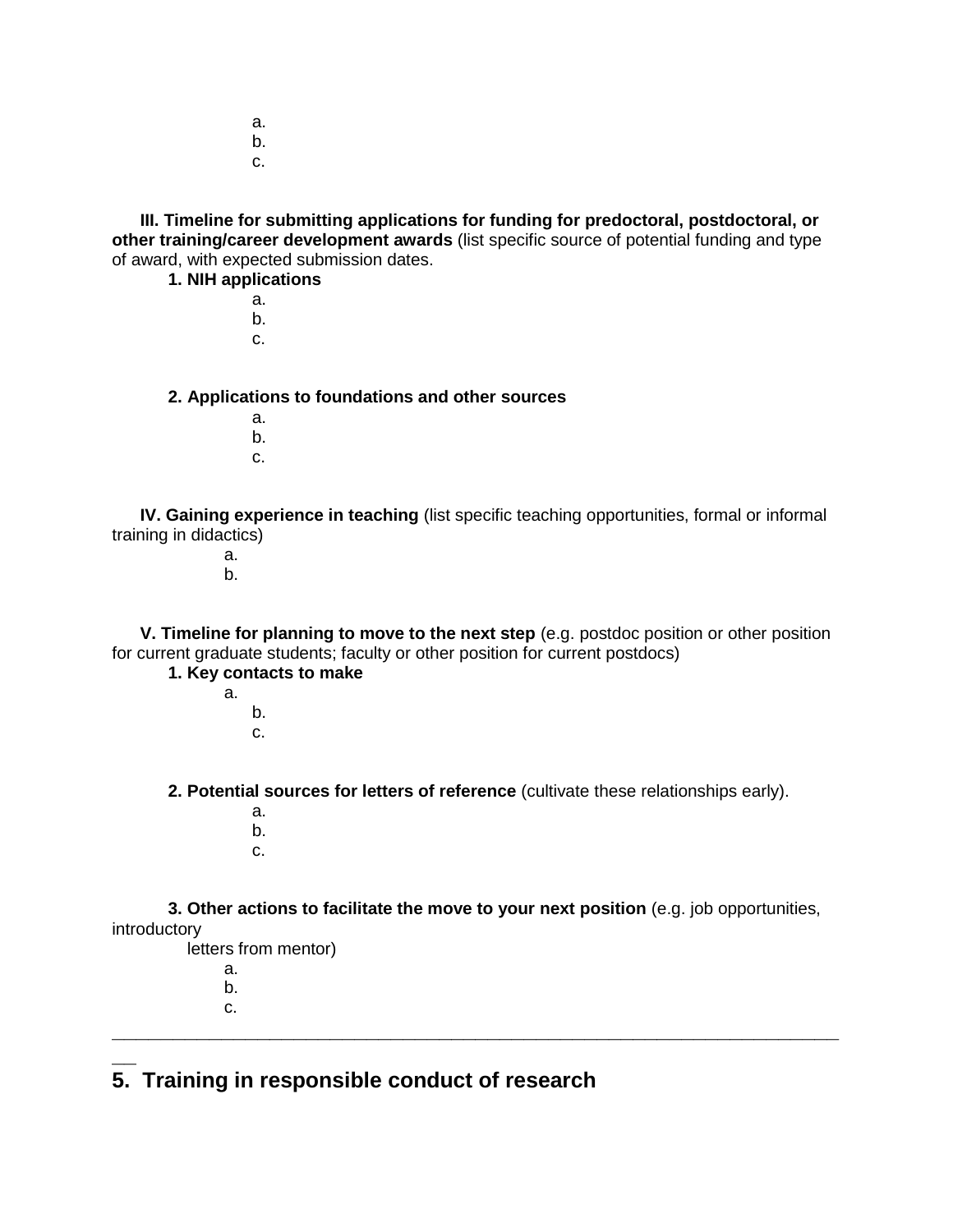(Briefly describe plan for training in specific topic areas to include: 1) conflict of interest; 2) data acquisition and ownership; 3) peer review; 4) responsible authorship; 5) research misconduct; 6) researcher/trainee responsibilities; 7) collaborative science)

**1. Participation in the UW Biomedical Research Integrity Series** (5 lectures; 3 discussion groups annually)

**2. Individualized instruction from primary mentor** (to include format, subject matter, duration

**\_\_\_\_\_\_\_\_\_\_\_\_\_\_\_\_\_\_\_\_\_\_\_\_\_\_\_\_\_\_\_\_\_\_\_\_\_\_\_\_\_\_\_\_\_\_\_\_\_\_\_\_\_\_\_\_\_\_\_\_**

and frequency):

# **6. Training in protection of human and animal subjects, and laboratory safety**

**1. Formal training**

**\_\_**

**2. Training from mentor or other lab members**

## **\_\_ 7. Development of professionalism, leadership, management, and mentorship skills**

**\_\_\_\_\_\_\_\_\_\_\_\_\_\_\_\_\_\_\_\_\_\_\_\_\_\_\_\_\_\_\_\_\_\_\_\_\_\_\_\_\_\_\_\_\_\_\_\_\_\_\_\_\_\_\_\_\_\_\_\_**

**\_\_\_\_\_\_\_\_\_\_\_\_\_\_\_\_\_\_\_\_\_\_\_\_\_\_\_\_\_\_\_\_\_\_\_\_\_\_\_\_\_\_\_\_\_\_\_\_\_\_\_\_\_\_\_\_\_\_\_\_**

(Briefly describe how you will learn these skills)

## **\_\_ 8. Ongoing Mentoring Meetings**

- **1. Frequency of meetings with primary mentor**
- **2. Plan for scheduling these meetings**
- **3. Composition of your mentoring/dissertation committee**
- **4. Frequency of meetings with mentoring/dissertation committee**